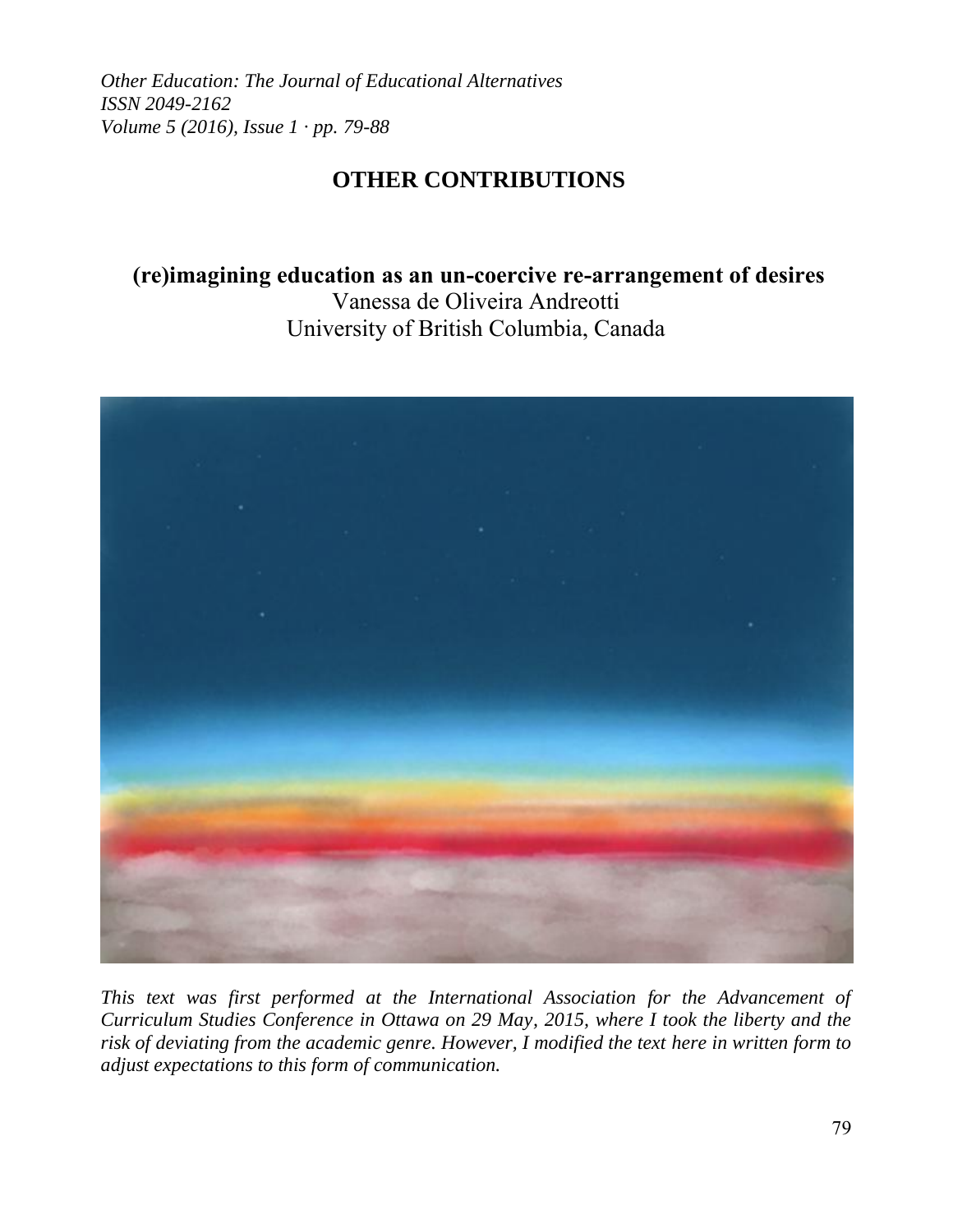In this text, I use story telling, metaphors and poetry to introduce an argument that is not self-evident and does not produce a single normative claim for the way forward. The stories and metaphors I use come from different teachings, from multiple locations. What they have in common is their performativity: their potential to re-orient logos/logic in order to make room for the ineffable. In other words: instead of *talking* about an "uncoercive re-arrangement of desires" (Spivak, 2004, p. 526), the text invites you to *live* this possibility, for a moment.

Please note "performative" texts are very different from texts that claim to represent something literally. As an expression of an aesthetic force the text has a life of its own and is out of my control in the artistic sense, I cannot claim responsibility for what it does or even where it comes from. My experience with this force is that it intends to "touch" each reader differently, in order to bring forward something needing to surface and to become visible. In this sense, I invite you to observe yourself reading the text: to hold your response before you as a gift in your hands (literally); as something to be present towards. The text invites this experience.

Readers will read it differently, selectively and abusively, even. Some will be offended by it, some will have something triggered by it, others will domesticate it and make it fit whatever it is that they are for or against. Just hold your response in front of you and let it be your teacher. There is no use asking me what I intended with this text: it wrote itself into being so my relationship with it is the same as that of a reader—what it does to me will be different from what it does to you.

## **Hummingbird**

Earlier this year I was leaving the main education building at UBC when something near the ground outside of the building called my attention. There was a very low-lying branch of a tree with an upside down hummingbird with his head almost touching the sidewalk. I nearly stepped on it. It was a very unusual sight, to put it mildly. I poked the body of the hummingbird and declared it dead. I didn't want other people to step on it, or our resident coyote to eat it, so I faced a dilemma. I knew that Cash, my Cree partner, would not leave the body exposed, I knew my grandmother wouldn't either, but as I pondered about what to do in that context I was also concerned that if people saw me collect the body, they could consider it unsanitary or wrong in some way. Anyway, I picked the hummingbird up and wrapped it with my scarf. I sang it a couple of songs and put it in my bag with the intention of taking it to Cash for smudging and a proper send off.

However, I had to go to a meeting on the other side of the campus before going home. So, with a dead hummingbird in my bag, I proceeded to my lunch meeting, where I forgot about the body until the end of the meeting when I remembered to show the little bird to a colleague from Latin America. When I opened my scarf the body was still there, but one leg of the hummingbird was twitching. First I felt shocked with her resuscitation, and then really guilty because I could have harmed her. I also panicked because I did not know what to do. I ran to my office and got Cash on skype to watch an awakening hummingbird slowly regaining strength.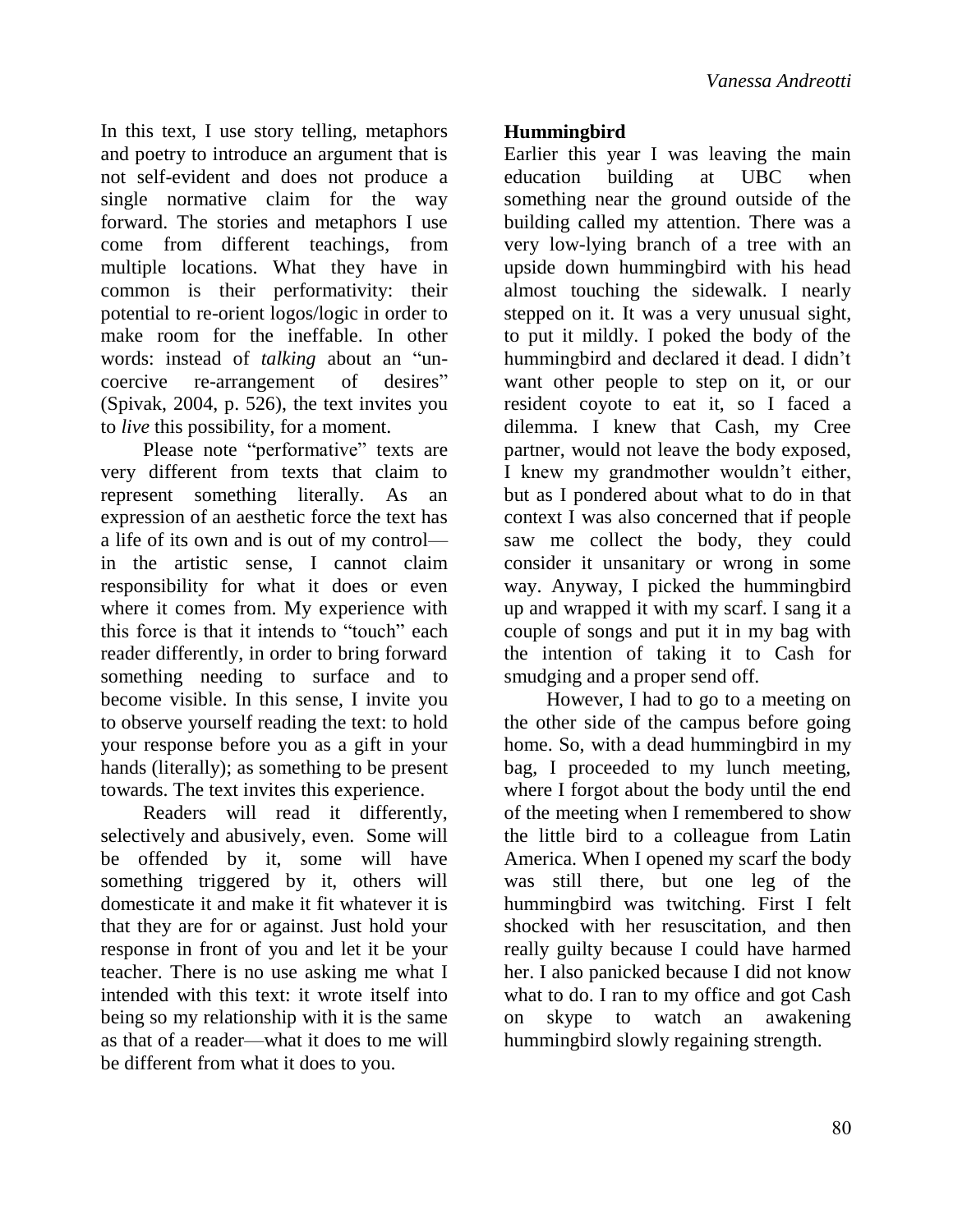## OTHER CONTRIBUTIONS *Draft: (re)imagining education*



Cash told me to wait for him at the office because he wanted to bring her food. But as the hummingbird started to rehearse flying, I decided to walk her back to the tree. On the way to the building we had to walk up a hill, counter-current, through a mass of students leaving their classes. She kept rehearsing her flight and seemed to hover over my scarf. I was walking in absolute awe, carrying a small miracle in my hands. I wanted everyone to see it. To my astonishment, *nobody looked*. I couldn't believe it. People seemed absolutely absorbed in their own minds, as if their bodies only existed to take their heads from place to place. Dwayne Donald's definition

of colonialism as a denial of relationship and as an atrophy of the senses came to mind (Donald, 2009).

As I approached the building, she took off and vanished. I walked back to my office blown away by the experience, to find my partner Cash disappointed he was too late to meet her "in person." He looked at the incident, as I did, as a very special gift, and he asked me what I thought the hummingbird came to teach me. I started to look for that answer. This included some research about hummingbirds where I found out that "she" was a "he" and that he had come all the way from Mexico to Canada. I also found out that when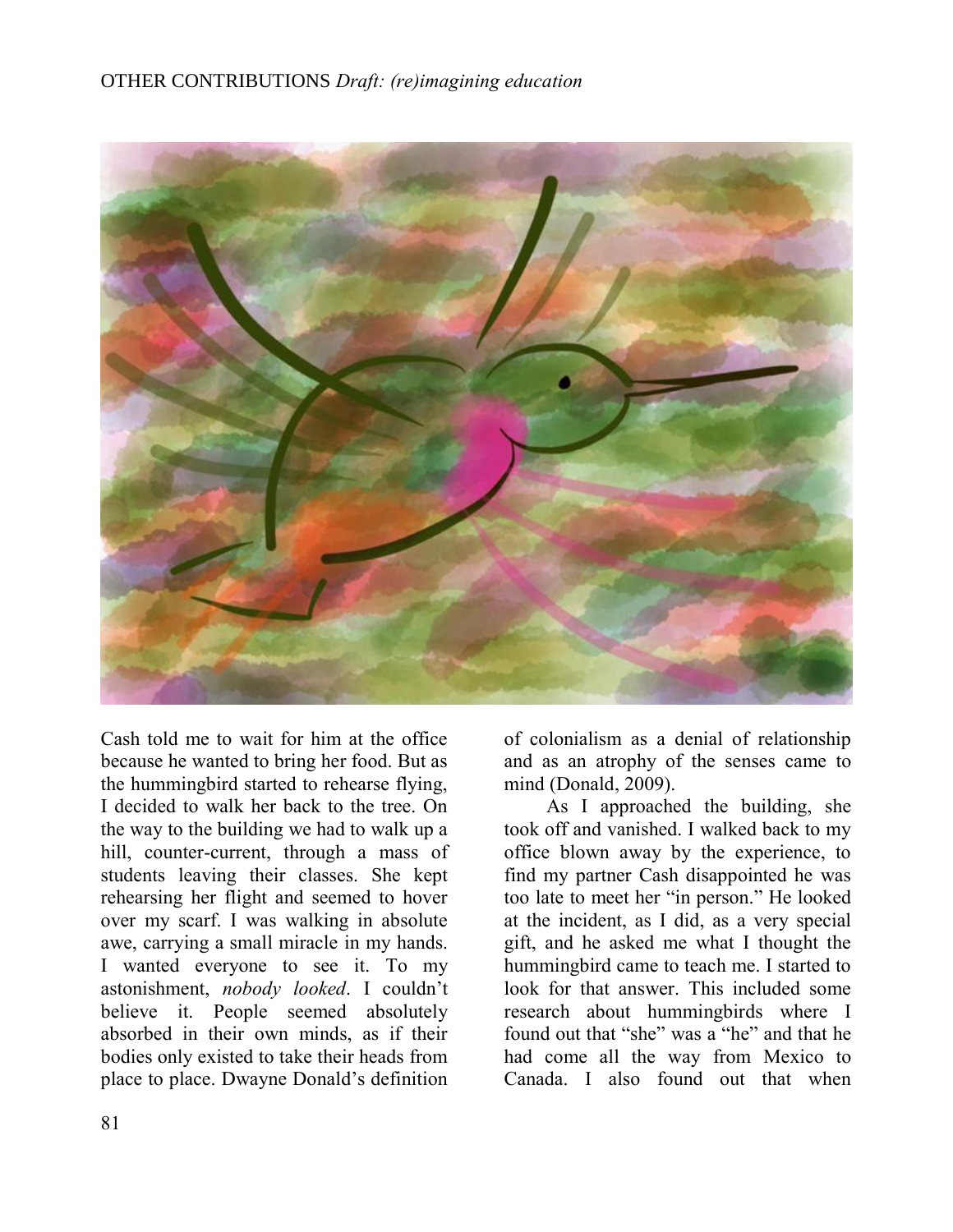hummingbirds are exhausted or when it is "too much," they fall into a state called "torpor," where they have a system shut down keeping only 8% of their metabolism to conserve energy. When I found him, he was in a state of torpor.

As I reflected on this event I have come to believe that my teacher hummingbird came to teach me about torpor, more specifically the torpor of the students who could not see him hovering over my scarf, as well as *my own* torpor. He gave me deeper insights into how our system of schooling makes us shut down our senses to the world and focus our energies on what goes on in our minds. We want the world, which is complex, dynamic and plural to fit the pre-defined scripts we have in our heads for interpreting reality. We firmly believe we can think our way out of the problems that our thinking itself has created. No wonder there is so much anxiety, depression and conflict if our

thinking has severed our sense of connection with the world, in its attempt to over-determine it.

### **Boxhead**

However, re-imagining education as an awakening of the senses in ways that do not fall into the trap of dishonouring reason requires a deep understanding of what triggered torpor in the first place and perhaps this is, ironically, where reason has an important role to play. In this sense, it is important to remember that, unlike Descartes himself, our contemporary version of the Cartesian subject reproduced in schools is actually not very keen on thinking deeply or meditating. Thus, as an invitation to a Cartesian meditation I helped give birth to an exteriorization of a Cartesian subject, which I adopted and called "Boxhead." This is his picture:



*Figure 1: Front picture of Boxhead*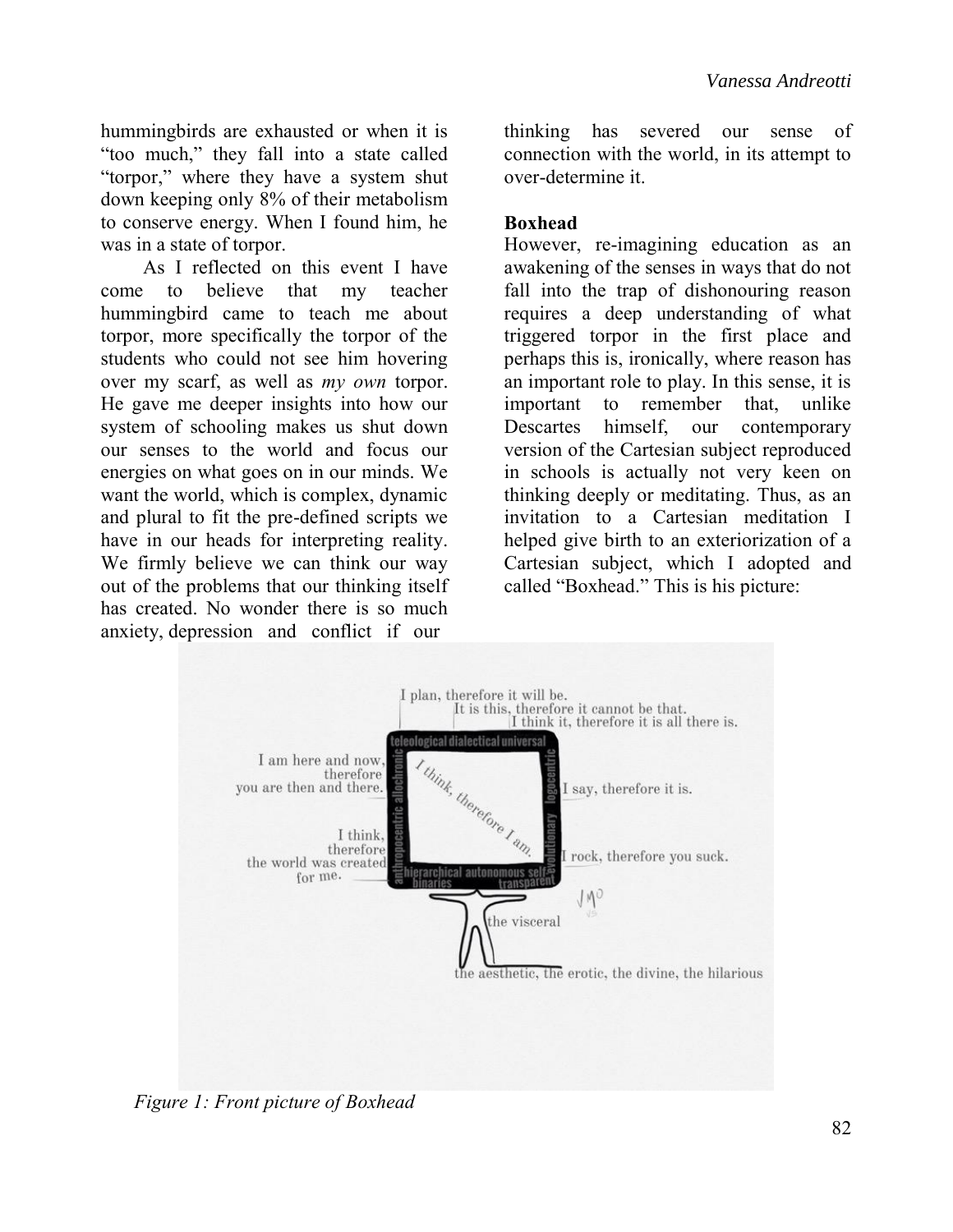You can see in this picture that Boxhead juxtaposes modernity's frames of reference on a square-headed being with an atrophied body whose relationships with the world and others are mediated by logical "sense making"—rather than "sense sensing." Each side of the square head represents contested, but enduring referents that circumscribe his possibilities for knowing and being human. This matrix captures the dominant model of education of modern subjects that aims to expand the mind at the expense of the body, and that attempts to tame or repress forces deemed unreasonable such as the aesthetic, the erotic, the more-than-human, the divine and the hilarious. The face frame of Boxhead speaks of a number of his characteristics:

- Logocentrism compels him to believe that reality can be described in language (i.e., "I say, therefore it is").
- Universalism leads him to understand his interpretation of reality as objective and to project it as the only legitimate and valuable worldview (i.e., "I think, therefore it is all there is").
- Anthropocentric reasoning makes him see himself as separate from nature and having a mandate to own, manage, exploit and control it (i.e., "I think, therefore the world is mine").
- Teleological thinking makes him want to plan for the engineering of a future that he can already imagine (i.e., "I plan, therefore it will be").
- Dialectical thinking makes him fall in love with a linear logic averse to paradoxes, complexities and contradictions (i.e., "It is this, therefore it cannot be that").
- Allochronic and evolutionary thinking make him judge others according to a criteria where he is represented as being in the present of (linear) time while others are in the past, and where he leads humanity in a single path of evolution (i.e., "I succeed because I am intelligent and strong, therefore you perish because you are stupid and weak"), in other words: you shall not remind me of the violence I inflict on others in order to survive.



*Figure 2: Profile picture of Boxhead*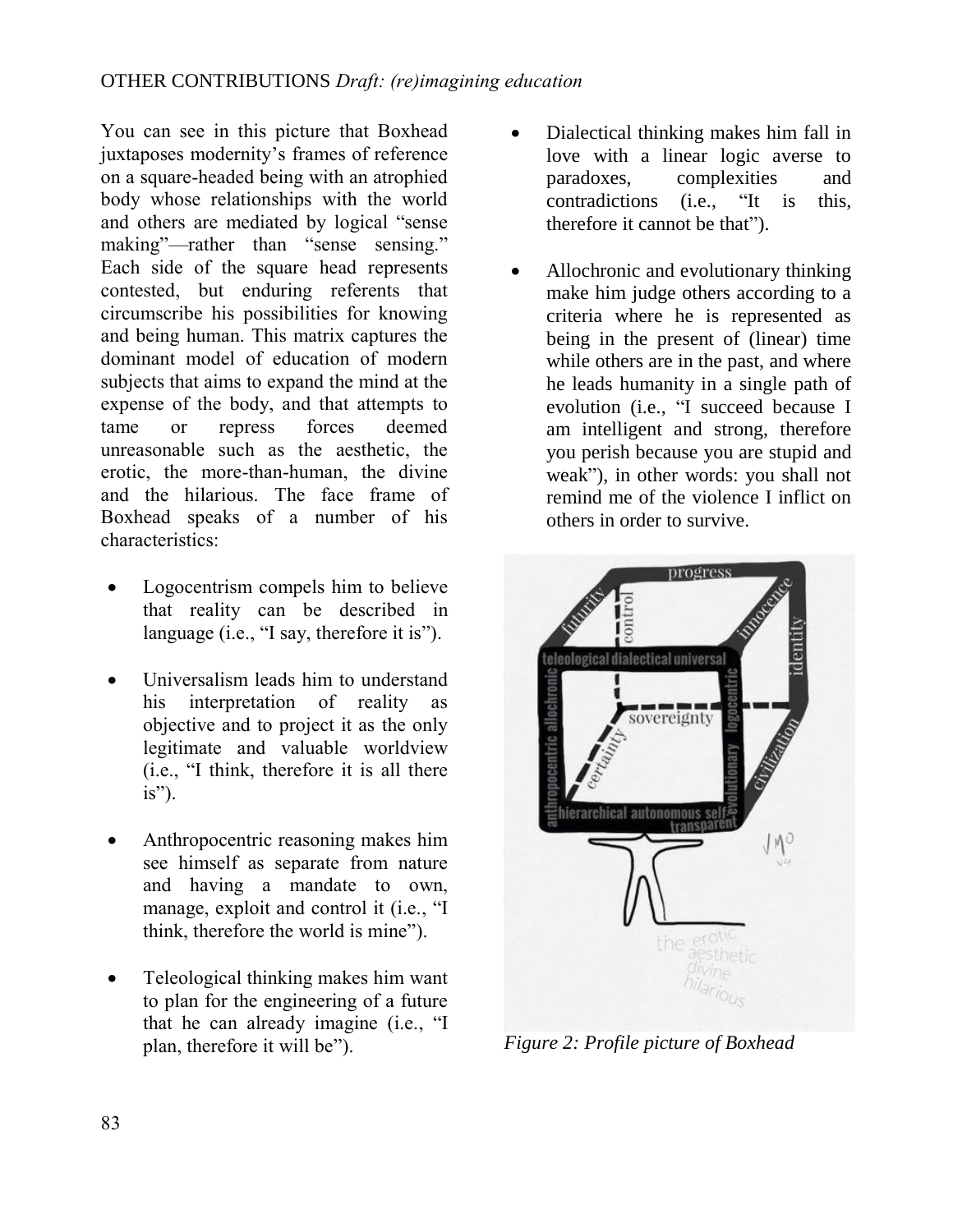When photographed in perspective, the picture of Boxhead reveals that his head is actually a cube with a number of sides and hidden faces that articulate some of his modern desires and attachments, including desires for sovereignty, security, certainty, control, and futurity upheld through long held dear narratives of development, identity and civilization.

At first glance, the picture of Boxhead suggests that there is an outside and an inside of a box. However, if we imagine his life-force as the line that draws the box, we may gain three important insights. First, that the very desire for an outside of the box comes from within the box itself; therefore escaping the box is not really an option as it only re-inscribes the box. Second, that we are already free to draw different things—but as a line that draws, we are viscerally entangled with each other and entrapped within historical/collective choices. So, third, in order to draw different things, we need to use reason itself to analyze the existing angles of the box and consider the full extent of these choices for the past 500 years and seven generations to come. In this sense, we might hold our Boxhead modern subject not as a pathology to be demonized, but as a teacher offering important lessons<sup>1</sup>

Looking Boxhead in the eye, as a stern teacher, would involve the difficult task of facing our relationship with it, including the benefits and satisfactions we derive from it, such as our attachments to prestige, affluence, our entitlement to autonomy, and the ownership and control of our self-image, as well as our selfinfantilizing moments (our tantrums, traumas and addiction to self-affirmation and self-victimization). Here I draw particular attention to our modern desires

for linear teleological progress, innocent<br>heroic agency and the pursuit of heroic agency and the pursuit of emancipation through descriptive knowledge and normative claims. The satisfaction we have with these attachments, perceived entitlements and desires make the work of allowing Boxheads to teach really difficult because we may identify too much with him and cling to him when he has finished his job because we are too terrified to let it go.

## **Buckets**

This identification and the process of denaturalizing it can be also thought through a "lived curriculum" story I was told when working with a Quechua community in Latin America. It is a long held tradition amongst Andean and Amazonian people to walk the talk of their non-anthropocentric relational ontology of entanglement through communion with plants. When they are seeking important knowledge, they ingest a brew that mainly consists of a combination of two plants. One plant induces visions, but if ingested on its own, it is destroyed by stomach enzymes before it can produce any effect. The other plant is a poison. When this second plant is ingested together with the first plant, it stops the stomach enzymes from working just long enough for the first plant to reach the bloodstream. When the body recognizes the poison, a purging process ensues and the person starts to vomit, often violently. This vomiting is perceived as a cleansing process not only for expelling the poison that has just been ingested, but for getting rid of all other poisons the person has ingested before, including the poisons of arrogance, vanity, indulgence and ego.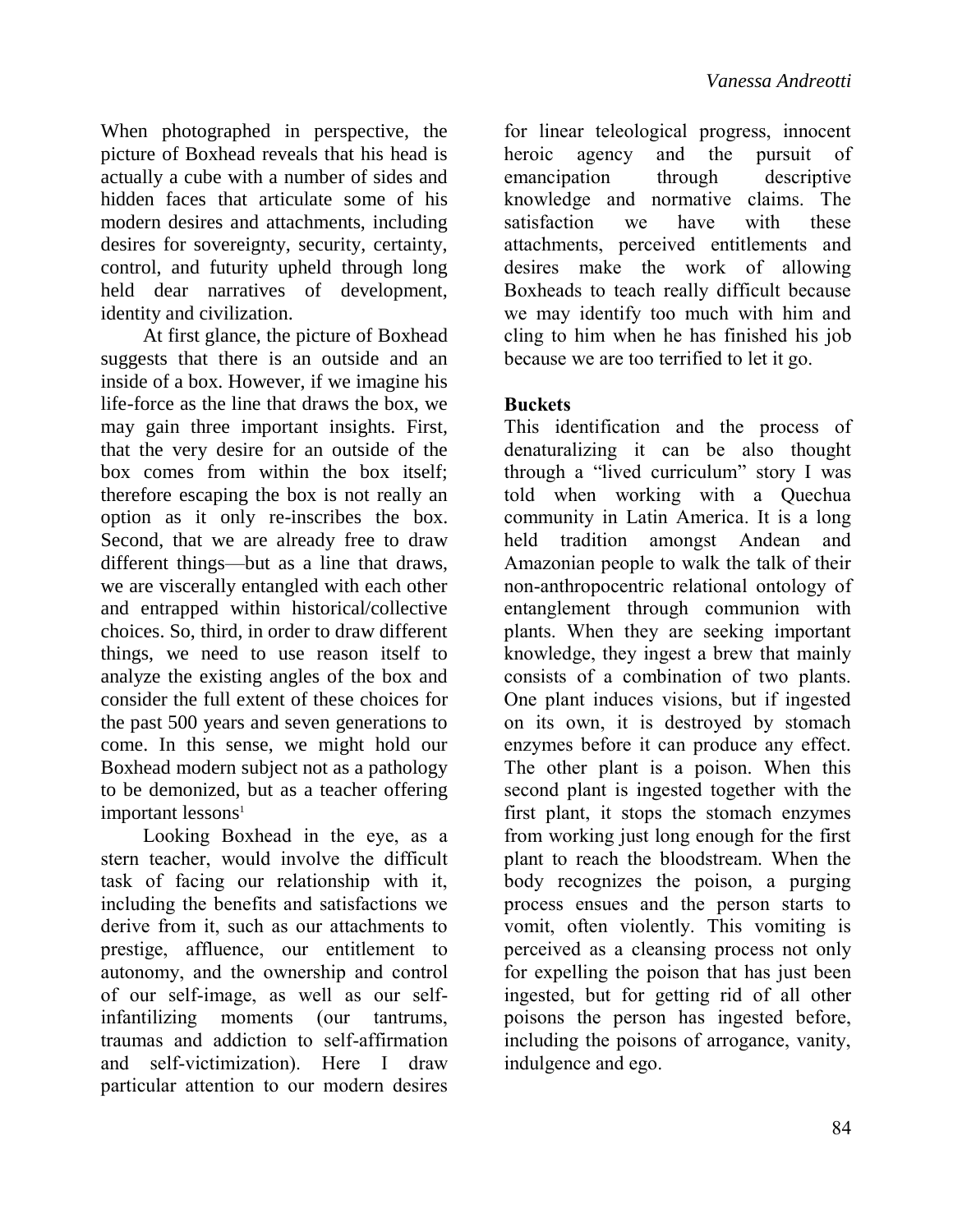## OTHER CONTRIBUTIONS *Draft: (re)imagining education*



85 The communion with the plant is perceived to offer an opportunity to liberate all senses beyond the body for two purposes: 1) to allow the unmediated visceral experience of our connection with all things (which invokes a deep reverence to being alive); and 2) to interrupt the delusion of individualized reasoning, enabling access to a collective unbounded creative potential that can provide clarity and answers if approached respectfully. This cross-border plant curriculum involves the death of egological framings and re-awakening to entanglement, a process that is also talked about as the transformation of poison into medicine. Assisting people through the process, especially holding the bucket for

people vomiting is framed as a sacred task—the task of teachers. This got me thinking about what a bucket holding education would look like.

### **Working with impossibilities**

So far you have read about hummingbirds, boxes, vomiting and substances considered in Western law and science to induce *delusions*, therefore they are prohibited. And since researchers have been taken to court in Europe for even mentioning these things in conferences, it is legally important to emphasize that I am not promoting the ingestion of any substance for educational purposes. So let's just make this clear: my point in using these stories, if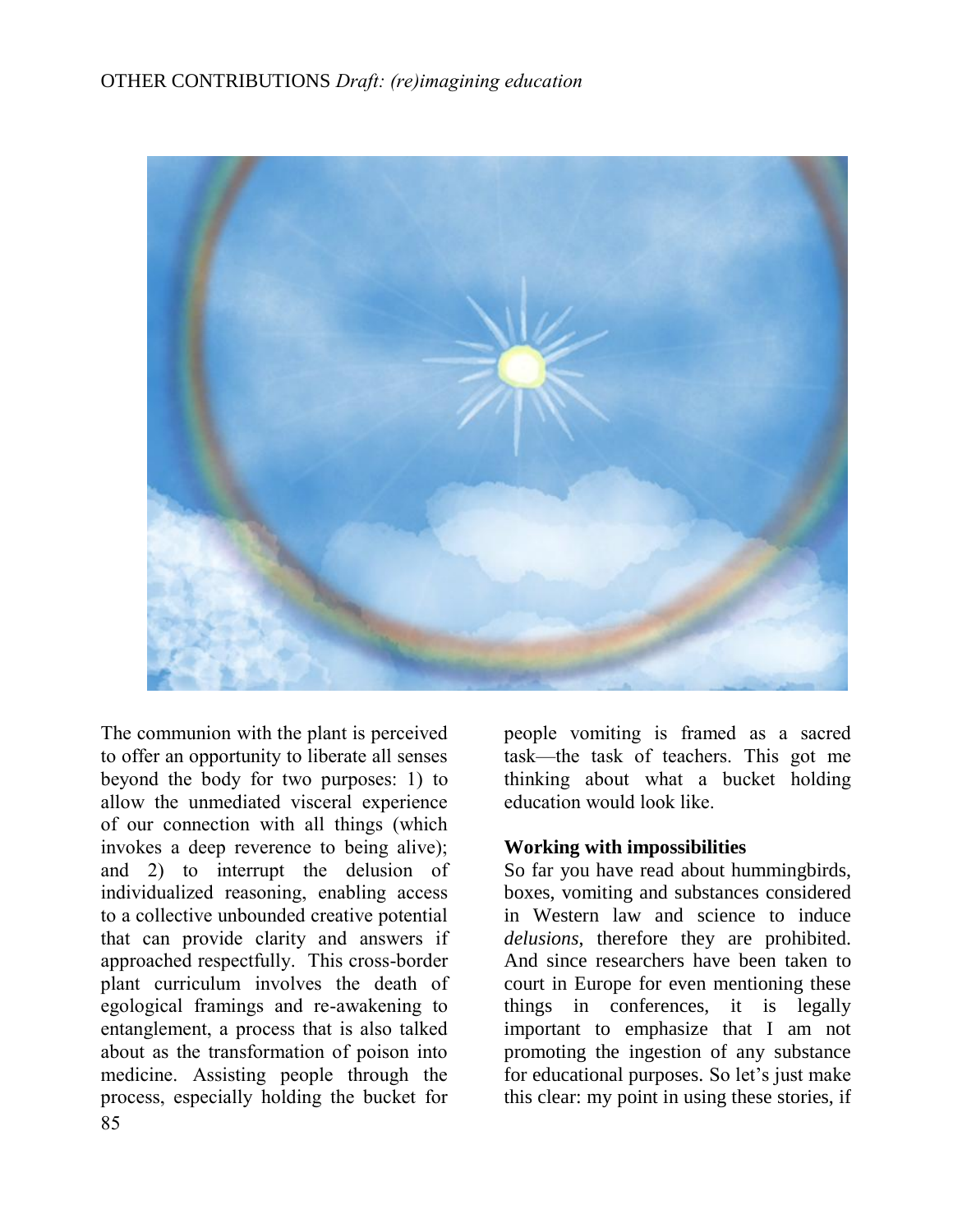there is one, is that education sometimes operates in ways that are unintelligible to our Boxheads. At another level, I am arguing that the most important task of education is to sensitize us to the limits of the knowing and being we have been socialized into—it is not about what we don't imagine, but about what we can't imagine—as our imagination is restricted by our projective ontological referents, and our desires are allocated accordingly. In this sense, translations are always equivocal and the first task of the curriculum is to take ourselves to the edges of the reason we are used to by interrupting our satisfaction with the idea that our ways are limitless and innocent. From there, thinking at this limit, looking from that edge, at the abyss, we can start to face and work with *im*possibilities. What the stories and metaphors try to show is that it is precisely this work with impossibilities that is the main task of an education for rearranging desires un-coercively<sup>2</sup>.

### **Poems**

On that note, I would like to finish this text with two poems: one written for Boxheads and another one for hummingbirds. I will start with my poem for Boxheads:

Dear Boxhead teachers,

Thank you for teaching us that fuelling narcissistic competitive individualism *is harmful, unsustainable and irresponsible*

Thank you for teaching us that justifying hierarchical separations from each other

*is harmful, unsustainable and irresponsible*

Thank you for teaching us that reproducing desires for metropolitan consumerist affluence *is harmful, unsustainable and irresponsible*

Thank you for teaching us that the delusion of a single story of progress as scientific and economic advancement *is harmful, unsustainable and irresponsible*

Thank you for teaching us that feeding fantasies of imperialistic benevolence *is harmful, unsustainable and irresponsible*

Thank you for teaching us that denying our entanglements with each other and implication in on-going violence *is harmful, unsustainable and irresponsible*

Thank you for teaching us that insisting on solving problems through the very imaginary that created them *is harmful, unsustainable, irresponsible (and ineffective!)*

We are slow learners We apologise if you have to Repeat your teachings Again and again But we are getting there Obrigada. Solpayki.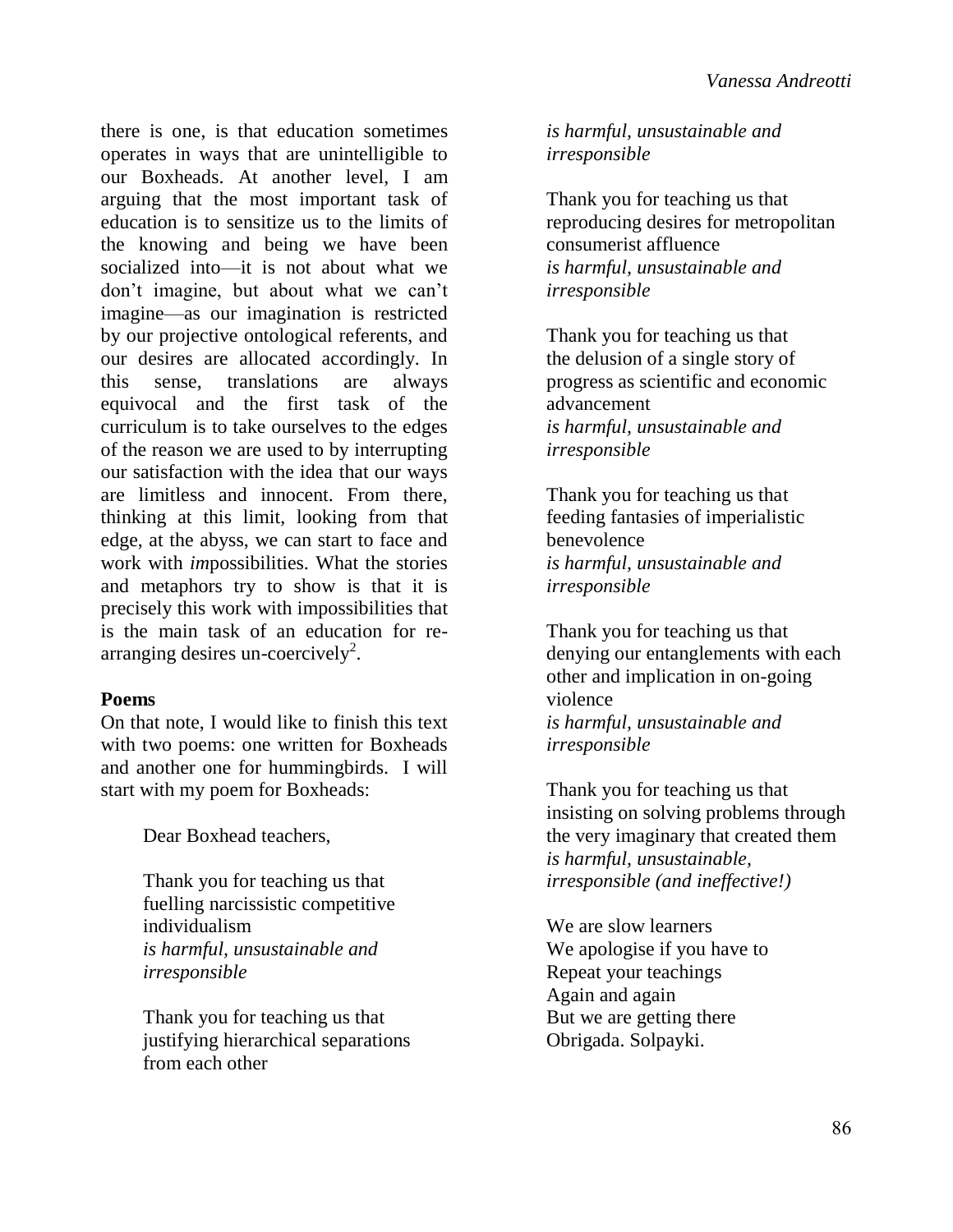### OTHER CONTRIBUTIONS *Draft: (re)imagining education*

Now I turn to hummingbirds.

Dear hummingbirds

Violent processes of socialization and self-colonizing addictions have caused your body to numb most of your senses

awakening from this torpor means remembering how to feel again how to strip down and surrender to the joy and the pain of entanglement

You need to recall how to listen with your guts how to see with your eyes closed how to grow with your heart how to connect through your flesh how to heal with your breathing

some useful advice my help…

remember the sense of resonance of being in unison with the vibration of the universe (feel it in the pit of your stomach)

remember the sense of awe of the unexpected sanity of a void filled with silence (feel it in that tingling sensation in your skin)

remember the sense of scaling up of instantly expanding your capacity to withstand pain and dispel fear (feel it when your heart shoots out of your chest)

remember the sense of fusion of liquefying into an infinite melt of oneness (feel it when your flesh crosses the skin to entangle with another's)

remember the sense of possibility of being born out of dreamtime, of belonging to unbounded creativity (feel it every time you blink)

remember the sense of form of being-in-breathing-in-time/space that is about being present to acknowledge the miracle, the privilege and responsibility of being alive: both entangled and free

You have known all these things *F-O-R-E-V-E-R* You have slept long enough There is no need to be afraid Now wake up and fly

Thank you.<sup>3</sup>